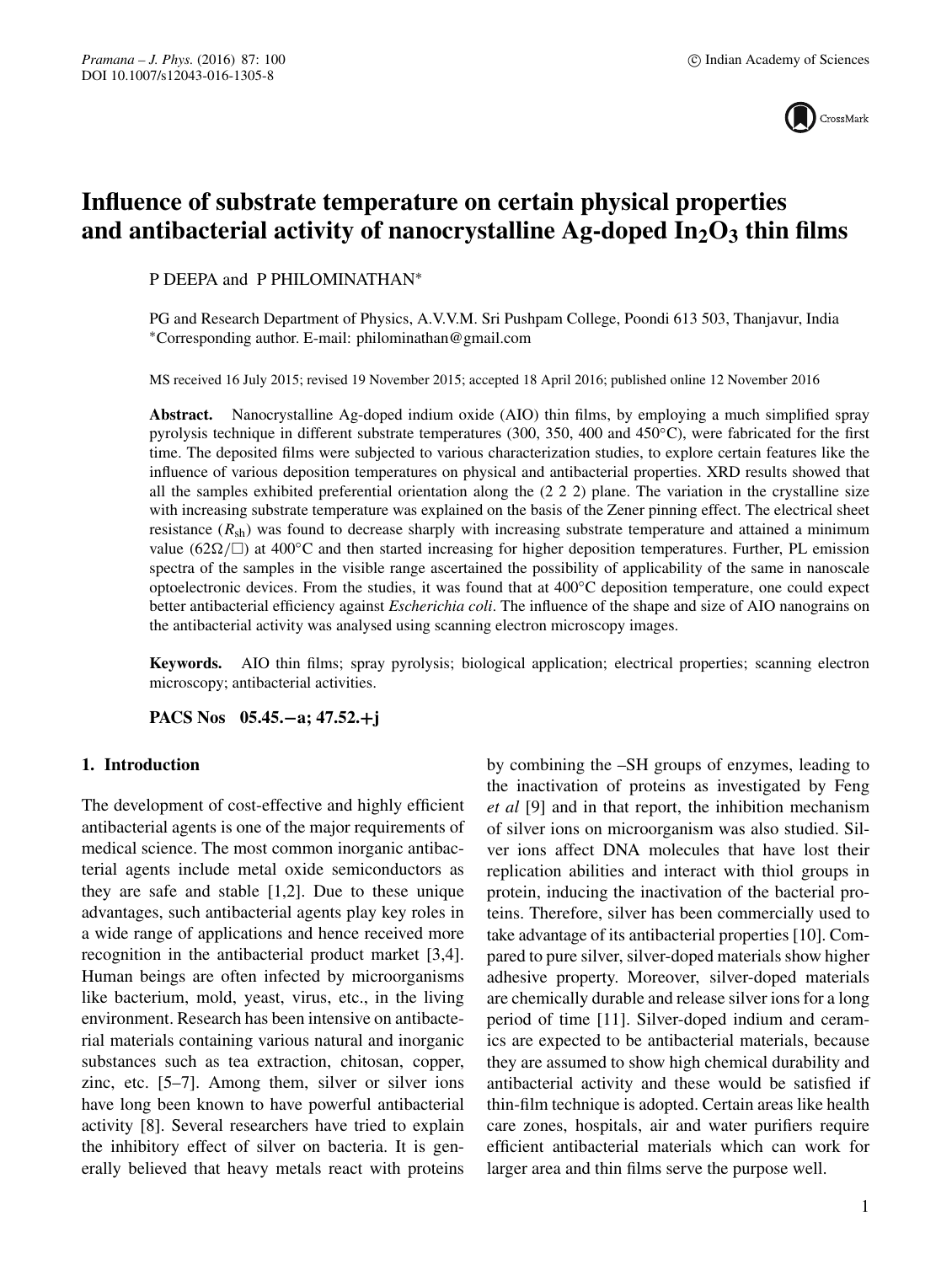Considering the above aspects, in the present study, we wish to report the results of Ag-doped  $In<sub>2</sub>O<sub>3</sub>$ (AIO) thin films prepared using a highly economic and effective technique, namely simplified spray pyrolysis. Though there are numerous thin-film fabrication techniques [12–21], the technique adopted in the present investigation offers several advantages such as large deposition area, simple equipment, low fabrication cost, and high homogeneity of the precursor. In earlier reports  $[22-24]$ , Ag-doped In<sub>2</sub>O<sub>3</sub> films were prepared using DC magnetron sputtering technique at a low substrate temperature (300 K) and the properties of the films were studied. The effect of various substrate temperatures (300 $\degree$ C–450 $\degree$ C) on the structural, optical, electrical, photoluminescence and surface morphological properties of AIO thin films along with its antibacterial activity against the bacteria *E. coli* have been investigated in the present work. To the best of our knowledge, this is the first report on the antibacterial activity of silver-doped indium oxide thin film using a low-cost and simplified spray pyrolysis technique. This method is found to be simple, cost-effective and can be used to prepare dense films on large areas with better quality.

# **2. Experimental details for the preparation of thin films**

Silver-doped indium oxide (AIO) thin films were synthesized by a simplified spray pyrolysis technique with fixed concentration (InCl<sub>3</sub> = 6 at.% and AgNO<sub>3</sub> = 2 at.%) for various substrate temperatures  $(300^{\circ}C 450^{\circ}$ C). For the preparation of spray solution, the required amount of indium (III) chloride (99.9% from Alfa Aser) was dissolved in a mixture of doubly distilled water and 10 ml of ethanol. Separately, silver nitrate  $(AgNO_3)$  (99% from Alfa Aser) which is the dopant material, was dissolved in double distilled water and finally both the solutions were mixed together using a magnetic stirrer. Then, the final transparent solution was manually sprayed onto the preheated glass substrate. During spray process, the rate of spray was maintained at 2 ml/min and the substrate was kept 30 cm away from the spray gun (perfume bottle), angle between the nozzle and substrate was fixed at 45◦ and the time duration of spray deposition was 20–30 min as shown in figure 1 [24]. Hence, the overall reaction process can be described as the thermal decomposition of starting materials in the presence of water and air. The prepared samples were characterized using X-ray diffraction (XRD) patterns obtained from the computer-controlled Philips x-pert PRO XRD system (CuK $\alpha$  radiation;  $\lambda = 1.5405$  Å) in Bragg-Brentano geometry ( $\theta/2\theta$  coupled). The Joint Committee on Powder Diffraction Standards (JCPDS) database from the International Center for Diffraction Data (ICDD) was utilized for the identification of crystalline phases. The electrical properties were studied using Hall effect apparatus (ECOPIA HMS-3000) with van der Pauw configuration. The surface morphology was recorded by employing scanning electron microscope (HITACHI S-3000H) with xenon lamp (450 W). The photoluminescence spectra of the film at room temperature were recorded using Jobin Y von-FLUROLOG FL3-11. The antibacterial activity against *Escherichia coli* was examined.

# 2.1 *Culture of Escherichia coli*

Pure culture of *E. coli* species of bacteria was procured from Rontgen Laboratory, India. The microorganisms were identified and confirmed by the microbiologists of the Department of Microbiology, Thanjavur Medical College, Thanjavur. A loop, full of microorganisms, was suspended in about 10 ml of physiological saline in a Roux bottle. *E. coli* which was incubated at 25◦C for 24 h was streaked onto the appropriate culture slants incubated at 37◦C for 24 h. After the incubation period, when growth was observed, the tubes were kept at 2–8<sup>°</sup>C until use.

## 2.2 *E*v*aluation of antibacterial acti*v*ity*

Antibiogram was done by disc diffusion method using thin films [25,26]. Petri plates were prepared by pouring 30 ml of nutrient agar medium for bacterial growth. The test organism was inoculated on a solidified agar plate with the help of micropipette and the spreaded part is allowed to dry for 10 min. The surfaces of the media were inoculated with bacteria from a broth culture. A sterile cotton swab dipped into a standardized bacterial test suspension was used to evenly inoculate the entire surface of the nutrient agar plate. Using sterile forceps, thin films were laid down on the nutrient agar plates containing the inoculums of *E. coli*. The plates were incubated at 37◦C for 24 h. Each sample was tested in triplicate.

## **3. Results and discussion**

## 3.1 *Structural studies*

The structural analysis of the prepared samples was carried out by X-ray diffraction spectrometer as depicted in figure 2. The patterns show six well-defined peaks amidst less intense peaks that correspond to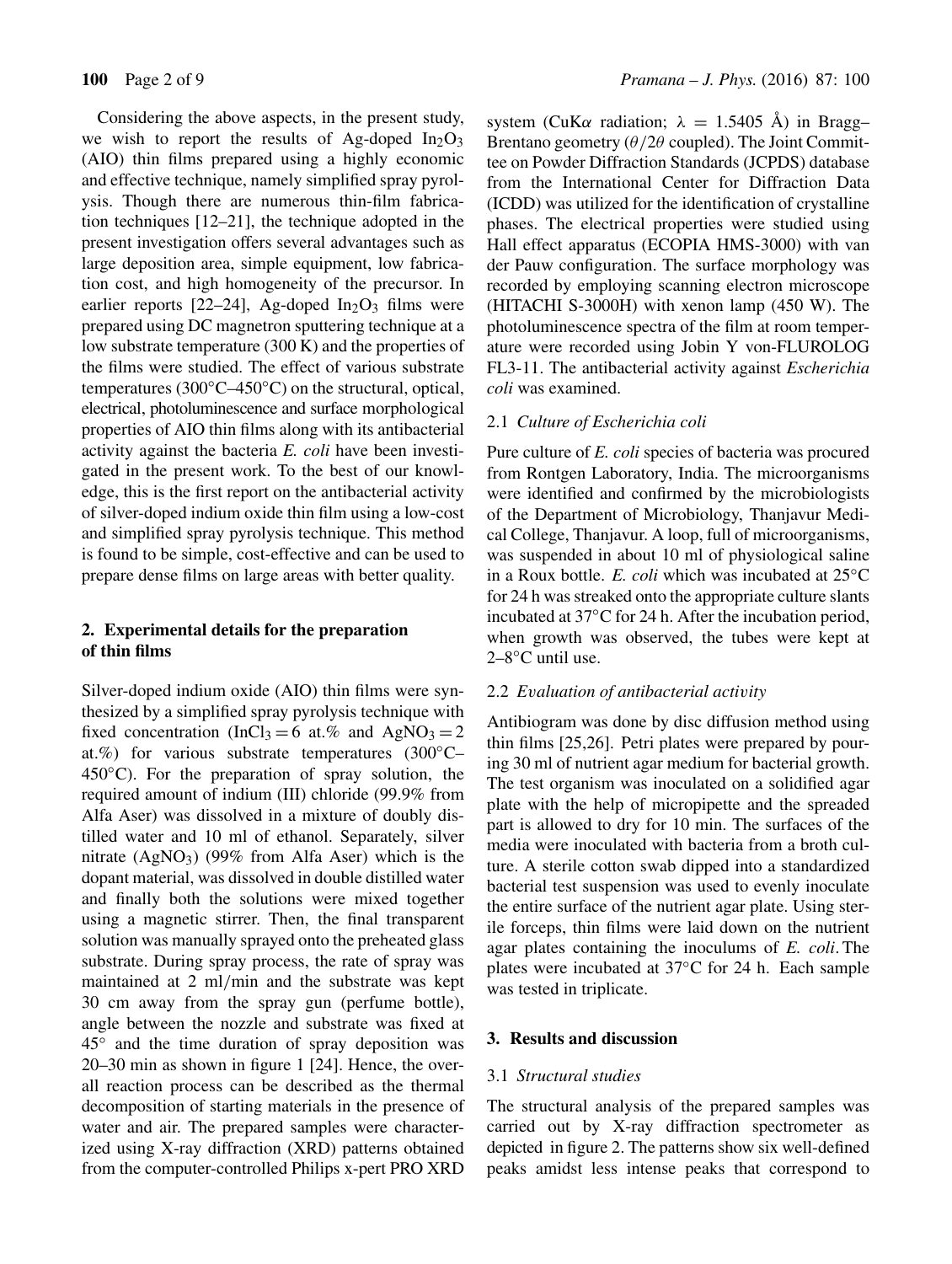

**Figure 1.** Schematic diagram of the spray pyrolysis unit.

InO phase with a cubic structure (JCPDS No. 00-006- 0416). The intensity of the diffraction peaks was slightly increased with substrate temperature, thereafter it got decreased when the substrate temperature approached 450◦C as evident from figure 2. The reasons for the less crystallinity of the films are the presence of defects and the lack of enough kinetic energy and mobility of the grains to get oriented at respective planes. The samples prepared at high substrate temperature  $(450^{\circ}$ C) show two additional diffraction peaks, (1 1 1) and (3 2 1), corresponding to the InO phase and for all the samples peaks corresponding to the Ag phase could not be detected. The decrease in the intensity of the peaks for the films prepared at 450◦C shows the degradation in crystalline quality which may be attributed to the compression stress arising from the different ionic radii of substituted Ag<sup>1+</sup> (7.9×10<sup>-11</sup> m) on In<sup>3+</sup> (8.1×10<sup>-11</sup> m) [27]. The average crystalline size was estimated by using the well-known Scherrer's formula [28] and the obtained crystallite size was found to be in the nanorange and the grain size of AIO for various substrate temperatures 300◦C, 350◦C, 400◦C and 450◦C are 14, 19, 31 and 24 nm respectively. The crystallite size of the AIO film increases with increase in deposition temperature (at  $400^{\circ}$ C) and for further increase in the deposition temperature, it gets decreased to 24 nm (at 450◦C). The result obtained can be interpreted using Zener pinning effect [29]. The outward movement (expansion) of grain boundaries is restricted by the retarding force generated by crystal imperfections like vacancies and interstitials. In the present investigation, the number of oxygen vacancies present in the InO lattice may be large only when Ag is doped with InO. These oxygen vacancies restrict the growth of crystallites due to the Zener pinning effect. But, when the substrate temperature increases, these oxygen vacancies may be filled by the incorporated In ions. Therefore, the influence of retarding force decreases gradually, allowing the crystallites to grow larger in size. This trend is followed upto the film deposition temperature  $400\degree$ C and thereafter the crystalline size decreases as the excess In ions incorporated in the lattice are positioned as interstitials which may again enhance the retarding force causing Zener pinning effect.

## 3.2 *Electrical properties*

The variation in electrical sheet resistance  $(R_{\rm sh})$  of the silver-doped indium oxide thin film as a function of various deposition temperatures is shown in figure 3.  $R_{\rm sh}$  decreases sharply as the deposition temperature increases, attaining a minimum value  $(62\Omega/\Box)$  at 400◦C and then increases for further increase in the substrate temperature. This variation in  $R_{\rm sh}$  can be explained as follows: The initial decrease in  $R_{\rm sh}$  is caused by the substitution of  $\text{In}^{3+}$  ions into the Ag<sup>1+</sup> sites, because each of this substitution results in the creation of two free electrons. In other words, the substituted  $In^{3+}$  ions act as donors to the system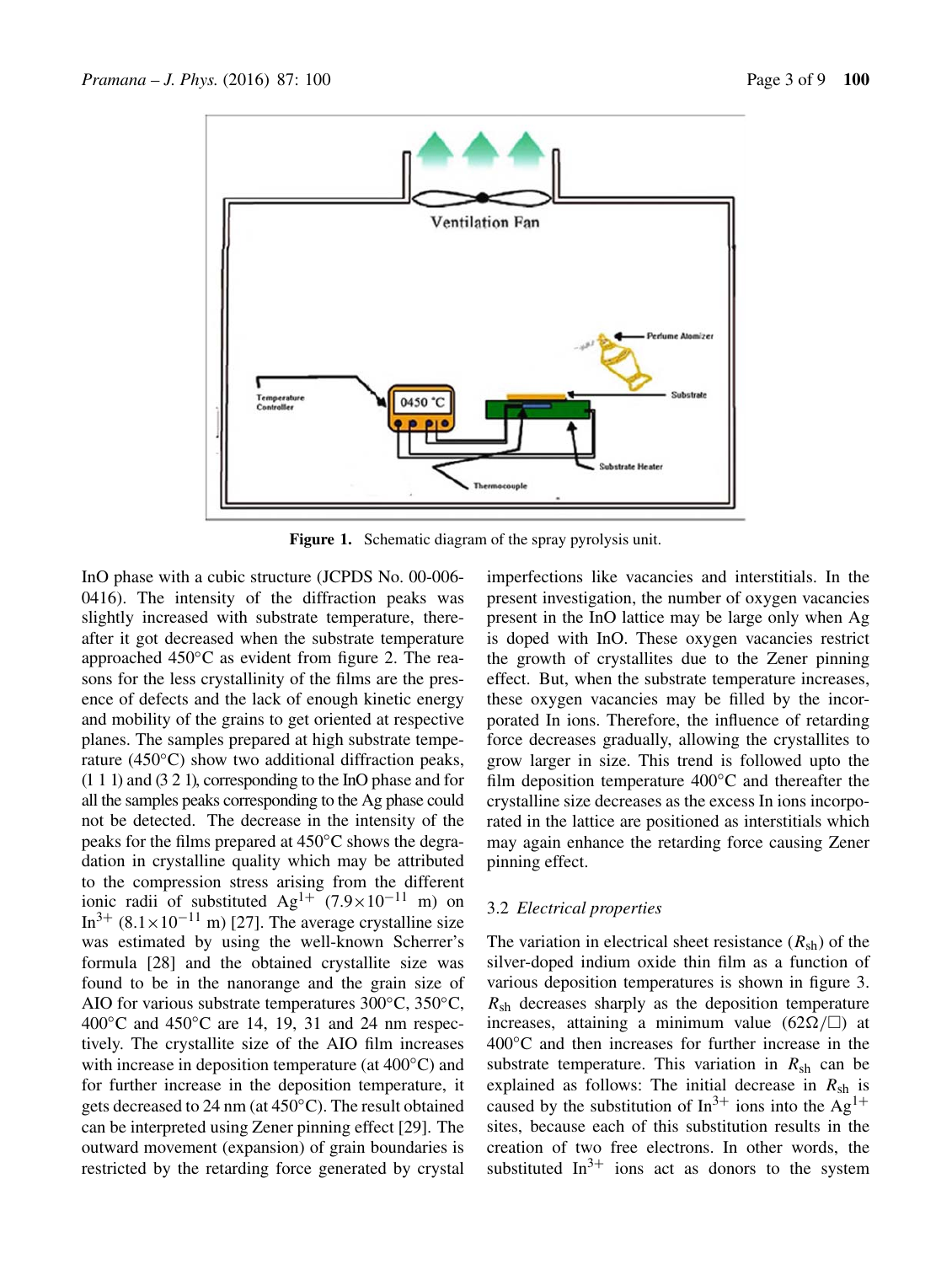

**Figure 2.** XRD patterns of Ag-doped indium oxide thin film as functions of different deposition temperatures.

thus reducing  $R_{\rm sh}$ . This trend is valid upto a certain deposition level only (in this study, it is 400◦C), and beyond 400°C the In<sup>3+</sup> ions got reduced to Ag<sup>1+</sup> state by absorbing the pair of electrons already available in the system, thereby causing a reduction in the number of free carriers which in turn increases  $R_{\rm sh}$ . The film deposited at 400◦C has the minimum value of sheet resistance (62 $\Omega/\Box$ ) and it possess the best antibacterial activity [30] and the results are confirmed in §3.5. This inference from the obtained electrical result is derived on the basis of one of the important characteristic features of the p-block elements as discussed below: the p-block elements of the periodic table having higher atomic number, have lesser tendency to use *s* electrons for chemical bonding and hence they are stable only in the lower oxidation states. Hence, we strongly believe that beyond 400 $^{\circ}$ C, the In<sup>3+</sup> ions are reduced to the  $Ag<sup>1+</sup>$  state by absorbing a pair of electrons in the vicinity. It is reasonable to assume that the reduction process can start only when the number of free electrons available in the system is sufficiently high to initiate this phenomenon and the film deposited at 400◦C reached this stage and Vaezi and Sadnezhaad [31] reported the possible mechanism related to the variation in  $R_{\rm sh}$ .

## 3.3 *Photoluminescence studies*

Photoluminescence spectroscopy is a powerful tool to study the optical quality of semiconductor materials. The spectral positions and the corresponding



**Figure 3.** Variation in electrical sheet resistance  $(R_{\rm sh})$  of silver-doped indium oxide thin films as functions of substrate temperatures.

intensities of PL emission peaks can be used for the identification of defects and their concentrations, respectively. Room-temperature photoluminescence (PL) studies were carried out for silver-doped indium oxide thin films with three distinct excitation wavelengths and their spectra are depicted in figure 4. It can be seen that when the films were excited with 350 nm radiation, a single high intensity peak was found at 628 nm and three low-intensity peaks were obtained around 394, 412 and 573 nm. When the samples were excited with 450 nm radiation, the PL emission peaks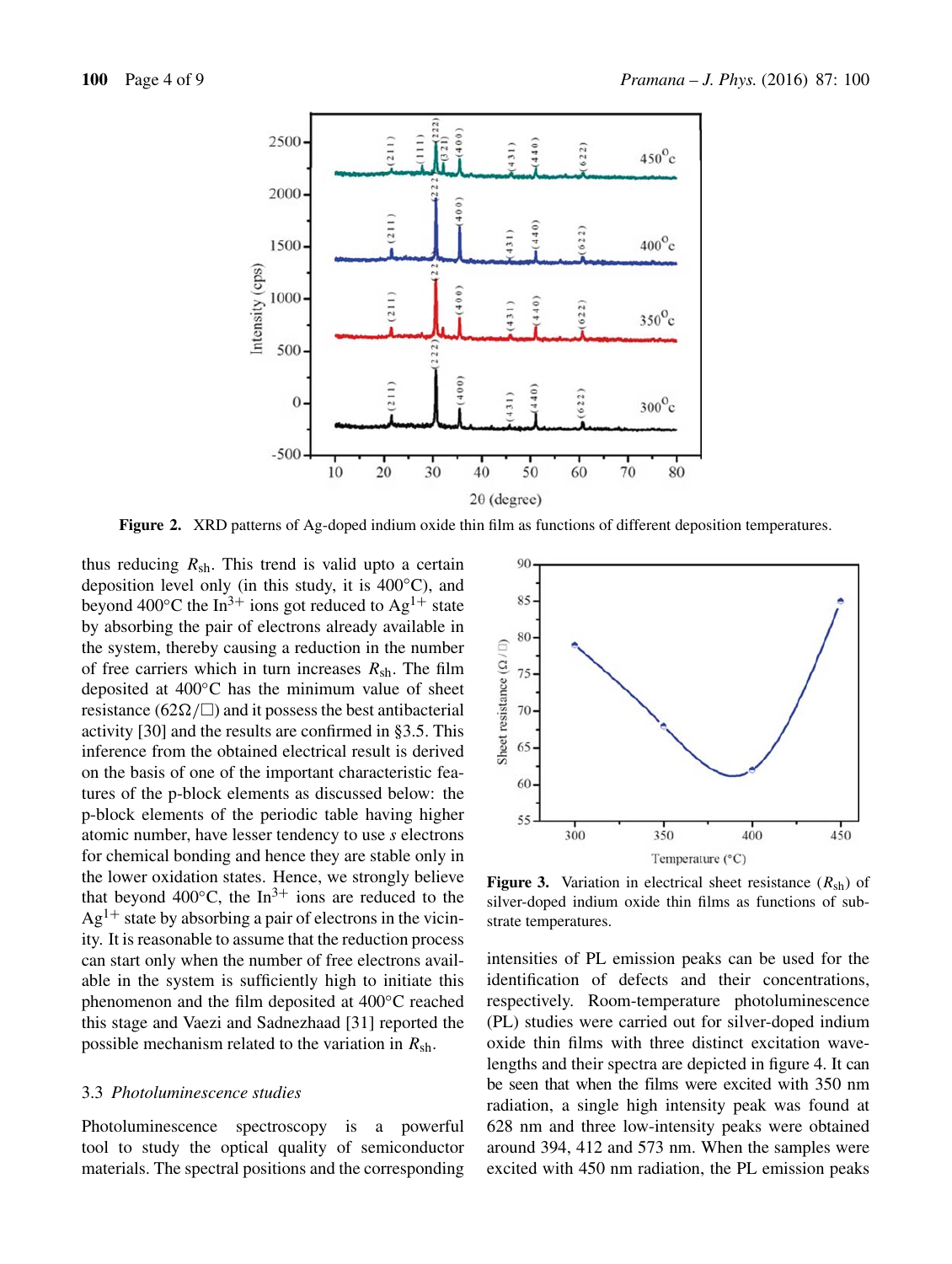

**Figure 4.** Photoluminescence spectra of AIO thin films with three distinct excitation wavelengths (**a**) 350 nm, (**b**) 450 nm, (**c**) 550 nm.

were found to occur at 493, 613, 737 and 830 nm. Finally, when the films were excited with 550 nm radiation, only a few low-intensity peaks at 604 nm and 747 nm were found. As the excitation wavelength increased from 350 nm to 550 nm, the intensity of emission peaks got decreased and more number of prominent peaks were found to emerge in the visible region and then got diminished. The emergence of low-intensity peaks of these samples may be due to the interimpurity transitions and larger stoichiometric deviation. The PL emission located at 493 nm was originated from the direct recombination of electron/hole pairs and emission at 412 nm was due to the oxygen vacancy trapping  $(F+$  centre), that is the generation of charged oxygen vacancy defects. It is evident that when the number of charge defects in samples are more, more  $O_2$  will be adsorbed to the sample by electrostatic forces. Meanwhile, the electrons trapped at the charged oxygen-vacancy defects may be transferred to the adsorbed  $O<sub>2</sub>$  to form superoxide species. Therefore, the emission at 412 nm comes from the F+ centre, which is referred to as oxygen vacancies trapping an electron. Moreover, the well-defined UV emission centred at 394 nm was observed for all samples and this emission can be ascribed to the nearest band-edge transition wherein photogenerated holes near the valence band recombine with electrons in the donor levels through a radiative process [32–34]. The PL emission at 573 nm (yellow emission) is due to  ${}^{4}F_{6/2} \rightarrow {}^{6}H_{13/2}$  transitions and high intense red emission was found at around 628 nm and other weak intensity peaks were found centred at 737 and 747 nm which can be attributed to the zero-phonon, PL line and its two vibronic progressions respectively. Although the PL emission mechanism of indium oxide is not very clear so far, it has been recognized that the oxygen vacancies act as donors and induce PL emission under photon excitation. Hence, well-defined emission peaks were found when the excitation wavelength is in the range of 350–450 nm and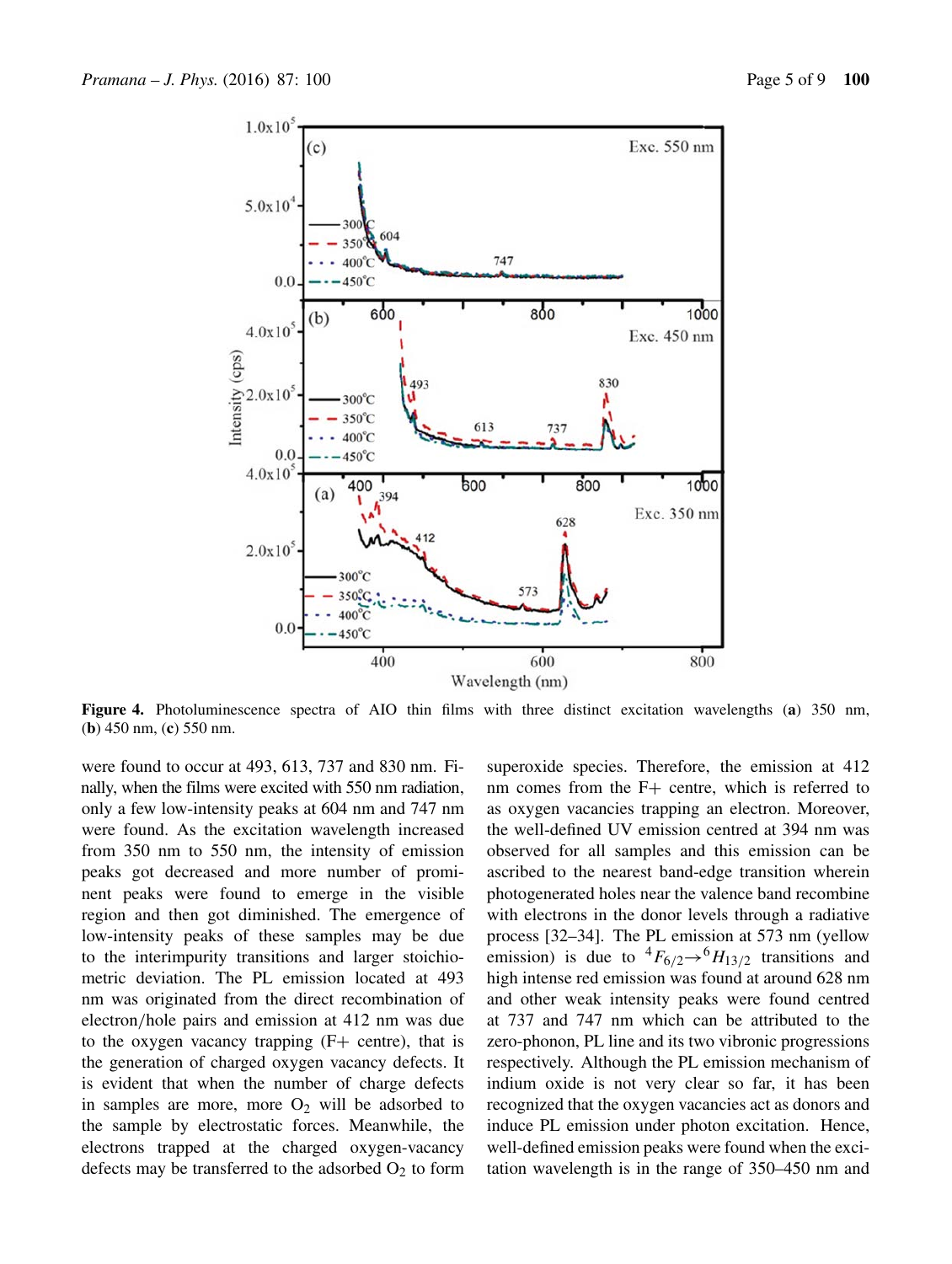as the excitation wavelength approaches 550 nm, the intensity of PL emission decreases and the PL emission is found to be constant, irrespective of the intensity as evident from figure 4. The less intense emissions obtained for all samples indicate the lesser defect concentration of these films. The shift in UV peak (films excited with 350 nm) towards lower wavelength side (blue-shift) increases along with deposition temperature upto 350◦C indicating the enhancement of radiative recombination centres due to the substitution of In<sup>3+</sup> ions into  $Ag<sup>1+</sup>$  sites as discussed in electrical studies (§3.2). At the same time, the reduction in UV intensity for films deposited at  $(400 °C$  and  $450 °C)$ AIO thin films, indium attributed to the introduction of defects responsible for non-radiative transition. The PL light emitting property in the UV region at room temperature suggests the possible applications of these films from nanoscale to electronic devices in future. The absence of PL intensity peak at 628 nm with an excitation wavelength of 550 nm, was due to the significantly higher defect density [35]. For the films excited with 350 nm, the strongest peaks at 412 and 573 nm are assigned to the transition of electrons from  $In<sub>i</sub>$  levels to the valence band [36] and the peaks at 394 and 628 nm arise due to the presence of singly ionized oxygen vacancies in InO. These singly ionized oxygen vacancies generally act as the origin for the generation of OH− ions on the surface when AIO is used as an antibacterial agent [37]. These OH− ions play key roles in improving the efficiency of antibacterial agents which will be discussed in the forthcoming section.

## 3.4 *Surface morphological studies*

The SEM images of AIO thin film as a function of different substrate temperatures (300, 350, 400 and 450◦C) are shown in figure 5. The surface morphologies of all the samples show a closely packed arrangement of particles and it can be seen that the morphology changes with substrate temperature. From figure 5, the spherical grains of 82, 89, 90 and 60 nm sizes for the films deposited at various temperatures (300, 350, 400 and 450◦C) can be visualized. Increasing substrate temperature causes remarkable changes in the shape and size of the particles and with further increase in deposition temperature  $(450^{\circ}C)$ , the particle size decreases (60 nm) as shown in figure 5. The slightly larger sized particles more readily enables them to penetrate and interact with the interior of the bacteria thereby destroying it [38]. The antibacterial efficiency of the films gets enhanced with increasing substrate temperature upto 400◦C as discussed in §3.5. If the deposition temperature is further increased (450◦C), the particles attain irregular shapes with varying sizes. The change in the surface morphology may be ascribed to the presence of more number of Ag interstitial defects leading to a deformation in the InO lattice.

## 3.5 *Antibacterial studies*

The antibacterial activity of AIO thin film with different substrate temperatures (300, 350, 400 and 450◦C) was investigated against *E. coli* using disc diffusion method as shown in figures 6a–6d. The presence of remarkable inhibition zones indicates the better



**Figure 5.** SEM images of AIO thin film as functions of different substrate temperatures.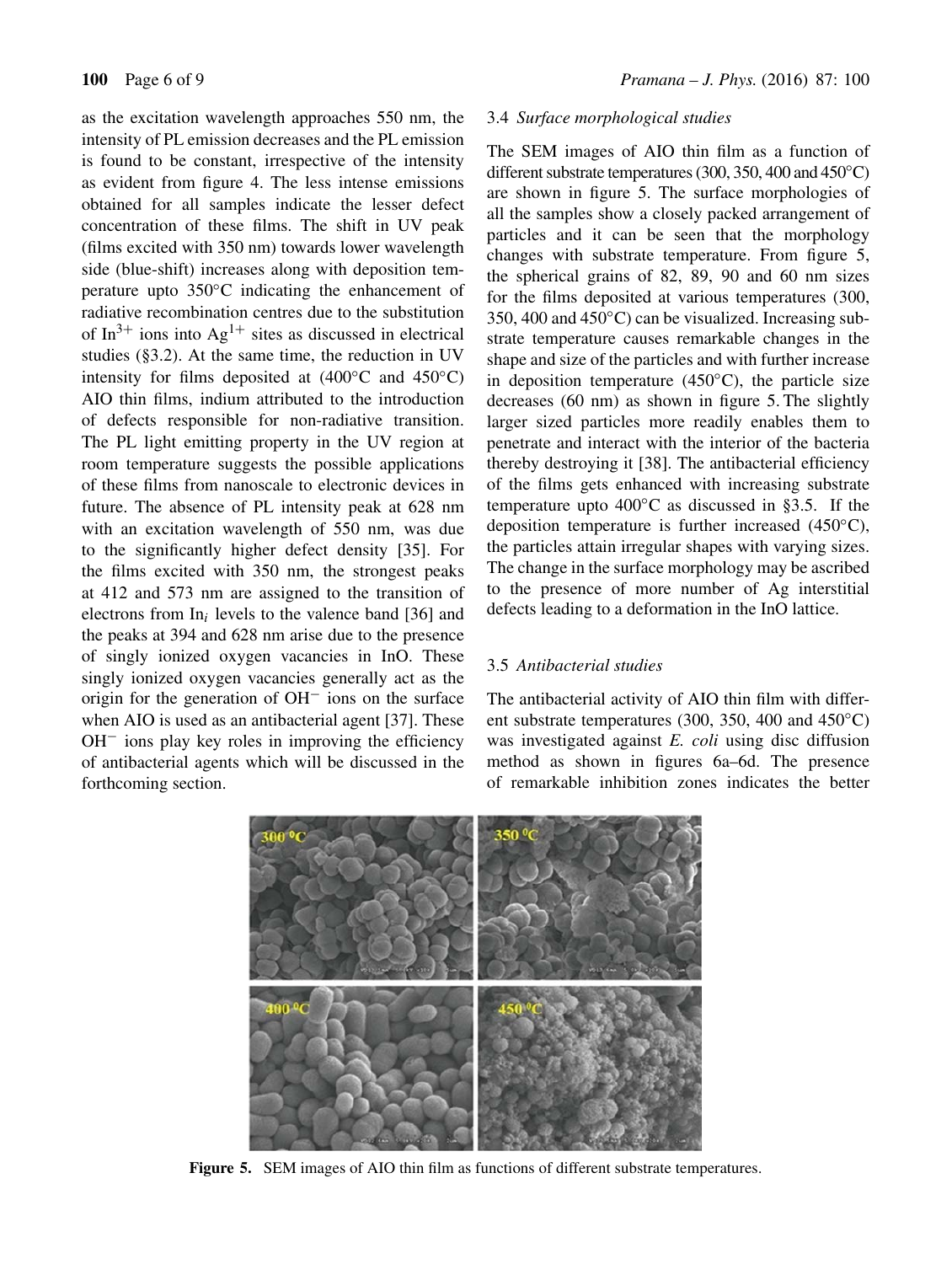antibacterial efficiency of samples against the microorganisms. From figures 6a–6d, it is observed that AIO samples prevented the growth of bacteria remarkably and formed well-defined zones around the samples and the zone of inhibition increases with an increase in the deposition temperature. For comparison, the variation in the diameter of the zone of inhibition is plotted against different substrate temperatures (300, 350, 400 and 450◦C) and is presented as a bar diagram in figure 7. The antibacterial activity of the AIO thin film may be related to several mechanisms, including the generation of reactive oxygen species (ROS) and RNS production mechanisms have been thoroughly investigated and can be classified into three groups: intrinsic production, produced by the interaction with cellular targets, and production mediated by the inflammatory reaction. The three groups share responsibility for most of the genotoxic effects so far observed in nanoparticles. The factors responsible for antibacterial activity of AIO are: (i) release of  $Ag<sup>1+</sup>$  ions, (ii) generation of reactive oxygen species (ROS) and (iii) reduced size of the grains. These three factors may lead to the rupture of the cellular contents and subsequent cell death [39]. The mechanism of the antibacterial activity of Ag-doped InO thin films can be explained as follows: When Ag is doped with InO, the substitutional incorporation of  $Ag<sup>1+</sup>$  ions into  $In<sup>3+</sup>$  sites allows more  $In<sup>3+</sup>$  ions to occupy the interstitial positions of an InO matrix as the ionic radii of Ag<sup>1+</sup> (7.9 × 10<sup>-11</sup> m) is remarkably higher than that of In<sup>3+</sup> (8.1 × 10<sup>-11</sup> m). This result supports the discussion given in the structural studies. As  $In^{3+}$  ions in the interstitial positions can be released easily from the lattice when compared with those in regular sites, this AIO has high potential to act as better antibacterial agent. They released  $In^{3+}$ ions which can directly diffuse into cell membranes, causing severe damage to the cell wall and the subsequent leakage of cell contents. The diffusion of  $In^{3+}$ ions from the AIO thin film into the food stuff, drinking water, etc. cannot cause any harmful effect on humans



**Figure 7.** Variation in the zone of inhibition as a function of different substrate temperatures.



**Figure 6.** Zone of inhibition of AIO thin films under substrate temperature: (**a**) 300◦C, (**b**) 350◦C, (**c**) 400◦C and  $(d)$  450 $°C$ .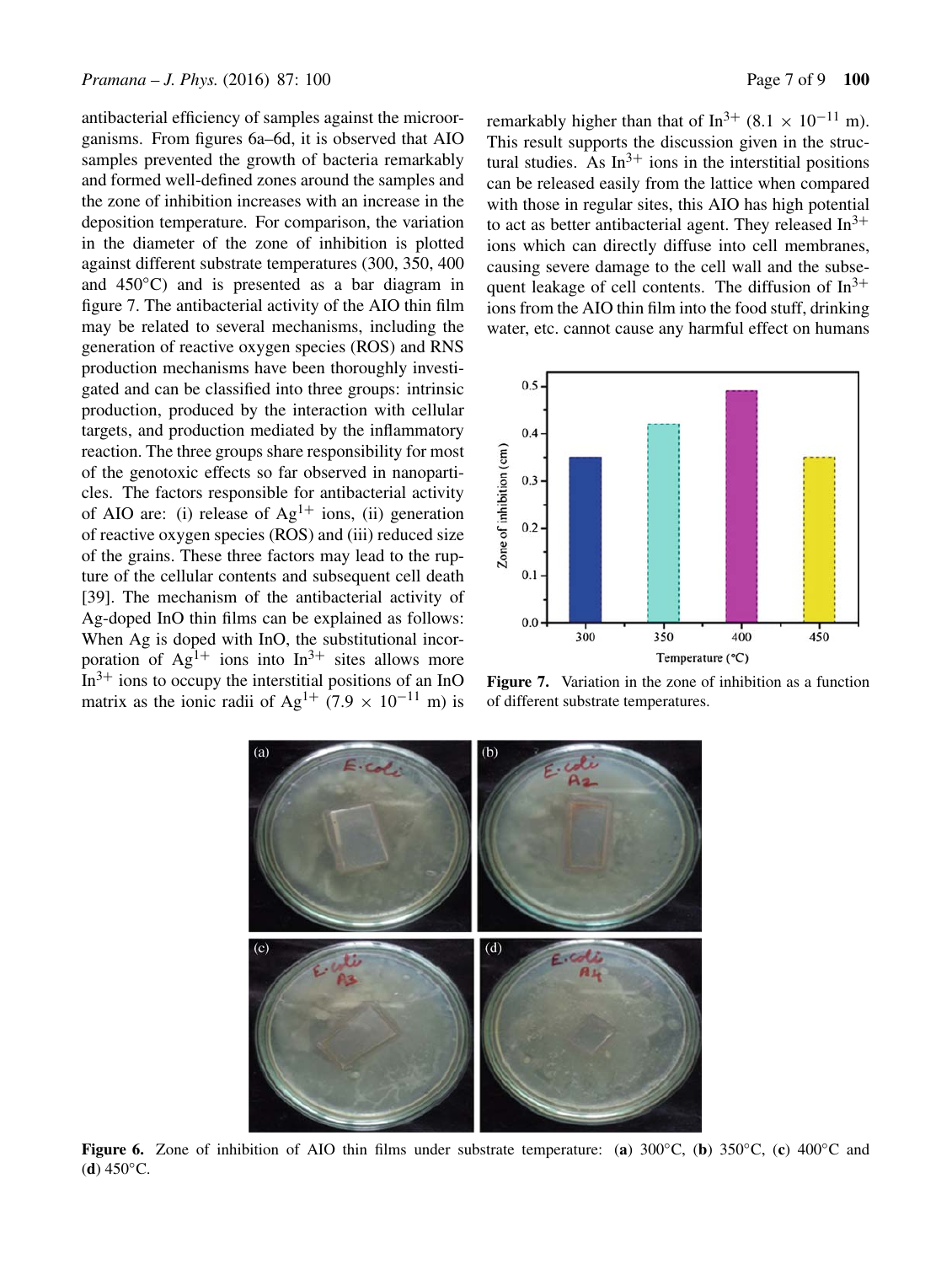as Ag is an effective nutrient [40]. From figure 7, it is evident that the antibacterial activity of AIO thin films increases with increasing deposition temperature up to 400◦C and then decreases for further increase in the substrate temperature. This increase in antibacterial activity of AIO up to 400◦C may be due to the creation of a large number of free electrons which caused the substitution incorporation of  $Ag<sup>1+</sup>$  ions from InO lattice and on coming in contact with bacterial cells can produce reactive oxygen species (ROS) such as hydroxyl radicals, superoxide and  $H_2O_2$  [41,42]. But, when the substrate temperature increases further (450 $^{\circ}$ C), the excess Ag<sup>1+</sup> ions begin to occupy the interstitial sites of InO matrix leading to a decrease in the number of free electrons. This may be the reason for the decrease in the zone of inhibition of AIO thin films beyond 400◦C. The generation of ROS can be represented as follows [43]:

$$
\text{InO} + h\nu \to h^+ + e^-, \tag{1}
$$

$$
h^+ + H_2O \rightarrow OH^+ + H^+, \tag{2}
$$

$$
O_2 + e^- \to O_2^-,
$$
  
\n
$$
O_2 : H^+ \to H_2^-,
$$
 (3)

$$
O_2^{\prime} + H^+ \to HO_2^{\prime}, \tag{4}
$$

$$
H^{+} + HO_{2}^{+} + e^{-} \to H_{2}O_{2}, \tag{5}
$$

$$
H_2O_2 + O_2^- \to OH^+ + O_2 + OH^-. \tag{6}
$$

From these reactions, it is seen that, the electron– hole pairs play vital roles in the generation of ROS. Among the ROS,  $H_2O_2$  is a more powerful oxidizing agent and it directly penetrates into the cell membrane of the bacteria, causes various types of injuries and prevents the growth of the cells, whereas, the negatively charged hydroxyl radicals and superoxide anions cannot penetrate into the cell membrane, but they can cause severe damage to proteins, lipids, DNA and profiles of the outer wall of the bacteria [44], thereby leading to the destruction of the bacteria. In addition, in our present work, particle size increases with deposition temperature upto  $400^{\circ}$ C and a further increase in temperature  $(450°C)$  decreases the particle size as evident from SEM results. Thus, the size of the particle plays a crucial role in improving the antibacterial activity of the AIO thin films.

#### **4. Conclusion**

Good-quality nanocrystalline AIO films were deposited using the simplified spray pyrolysis technique and the effects of substrate temperatures (300, 350, 400 and 450◦C) on certain physical properties and antibacterial activity were studied. The sample deposited at 400◦C exhibit highest antibacterial efficiency against *E. coli*. The structural studies revealed that all the films exhibit cubic structure with preferential orientation along the (2 2 2) plane. The observed variation in the electrical sheet resistance  $(R_{\rm sh})$  induced by different substrate temperatures, was clearly explained on the basis of the important characteristic features of p-block elements. All the films exhibit intense PL emission in the UV region. The size of the particle also has a remarkable impact on the antibacterial efficiency as observed from SEM studies. The antibacterial studies revealed that the film deposited at  $400\degree$ C is most suitable for antibacterial activities of AIO films.

#### **References**

- [1] K Krishnamoorthy, M Veerapandian, L H Zhang, K Yun and S J Kim, *J. Phys. Chem.* **116**, 17280 (2012)
- [2] M Fang, J H Chen, X L Xu, P H Yang and H F Hildebrand, *Int. J. Antimicrob. Agents* **27**, 513 (2006)
- [3] X J Wang, X L Qiao, J G Chen, H S Wang and S Y Ding, *J. Ceram.* **24**, 239 (2003)
- [4] Y Xu, Z X Yang, Z H Li, J M Qian and Z W Shen, *J. Funct. Mater.* **33**, 682 (2002)
- [5] S G Yeo, C H Ahn, I S Kim, Y B Park, Y H Park, S B Kim and J Korean, *J. Korean Soc. Food Nutr.* **24**, 293 (1981)
- [6] B O Jung, Y M Lee, J J Kim, Y J Choi, K J Jung and S J Chung, *Ind. Eng. Chem.* **10**, 660 (1999)
- [7] T N Kim, Q L Feng, J O Kim, J Wu, H Wang, G C Chen and F Z Cui, *J. Mater. Sci.: Mater. Med.* **9**, 129 (1998)
- [8] H Y Kang, M J Jung and Y K Jeong, *Biotechnol. Bioeng.* **15**, 521 (2000)
- [9] Q L Feng, J Wu, G Q Chen, F Z Cui, T N Kim and J O Kim, *J. Biomed. Mater. Res.* **52**, 662 (2000)
- [10] M Kawashita, S Tsuneyama, F Miyaji, T Kokubo, H Kozuka and K Yamamoto, *Biomaterials* **21**, 393 (2000)
- [11] T Toshikazu, *Inorganic Mater.* **6**, 505 (1999)
- [12] J Nishino, T Kawarada, S Ohshio, H Saitoh, K Maruyama and K Kamata, *J. Mater. Sci. Lett.* **16**, 629 (1997)
- [13] N F Cooray, K Kushiya, A Fujimaki, I Sugiyama, T Miura, D Okumura, M Sato, M Ooshita and O Yamase, *Sol. Energy Mater. Sol. Cells* **49**, 291 (1997)
- [14] O Kluth, G Schope, B Rech, R Menner, M Oertel, K Orgassa and H W Schock, *Thin Solid Films* **502**, 311 (2006)
- [15] A Kuroyanagi, *Jpn J. Appl. Phys.* **28**, 219 (1989)
- [16] R Groenen, J L Linden, H R M van Lierop, D C Schram, A D Kuypers and M C M van de Sanden, *Appl. Surf. Sci.* **173**, 40 (2001)
- [17] E S Sub, H S Kang, J S Kang, J H Kim and S Y Lee, *Appl. Surf. Sci.* **186**, 474 (2002)
- [18] Z Fu, B Lin and J Zu, *Thin Solid Films* **402**, 302 (2002)
- [19] P Nunes, B Fernandes, E Fortunato, P Vilarinho and R Martins, *Thin Solid Films* **337**, 176 (1999)
- [20] W Tang and D C Cameron, *Thin Solid Films* **238**, 83 (1994)
- [21] N Balaguru and P Philominathan, *Int. J. Renewable Energy Technol. Res.* **2**, 196 (2013)
- [22] A Subrahmanyam and Ullash Kumar Barik, *J. Phys. Chem. Solids* **67**, 1518 (2006)
- [23] Ullash Kumar Barik, S Srinivasan, C L Nagendra and A Subrahmanyam, *Thin Solid Films* **429**, 129 (2003)